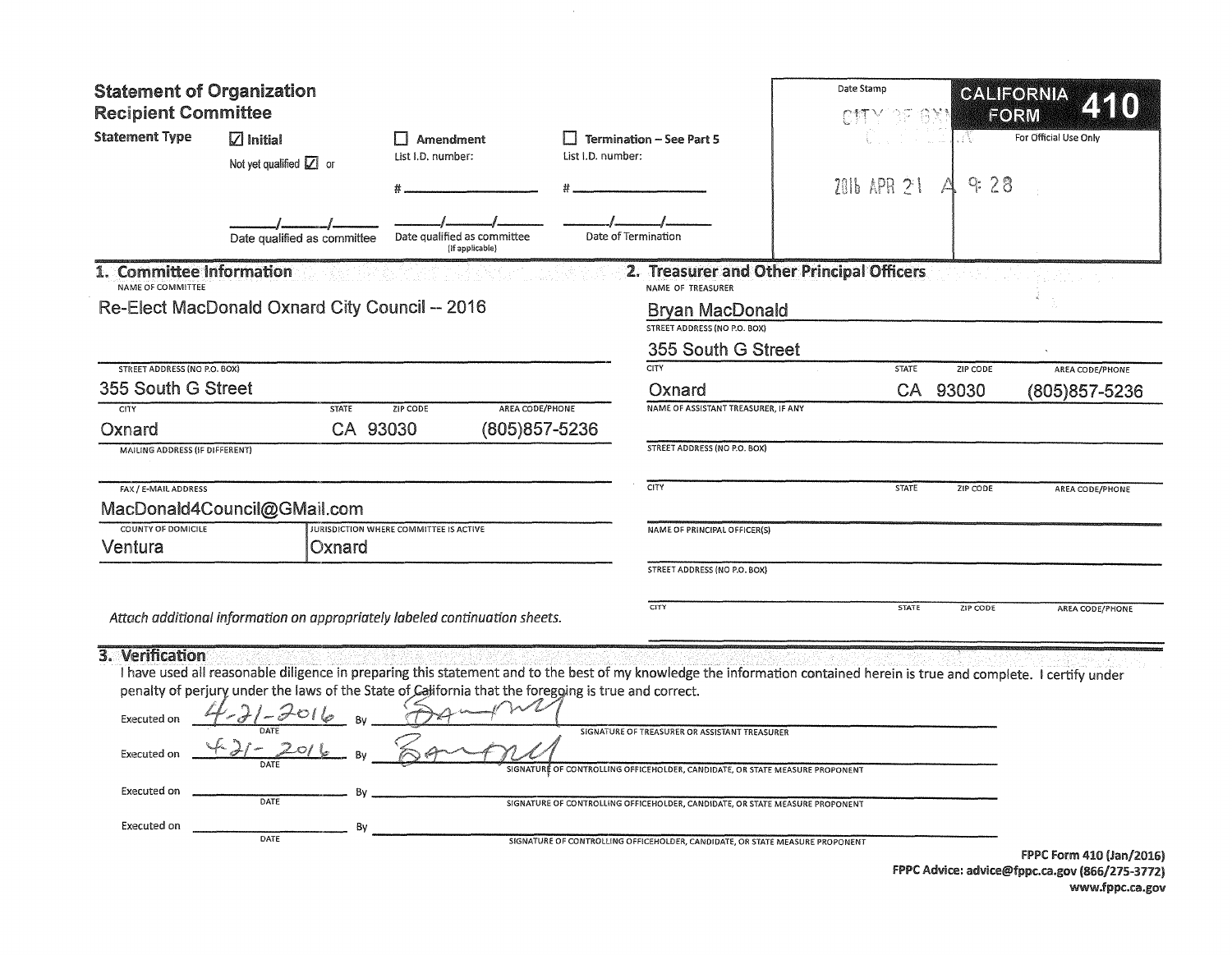| <b>Statement of Organization</b>                                        | CALIFORNIA 140       |
|-------------------------------------------------------------------------|----------------------|
| <b>Recipient Committee</b>                                              | FORM                 |
| INSTRUCTIONS ON REVERSE                                                 | Page 2               |
| <b>COMMITTEE NAME</b><br>Re-Elect MacDonald Oxnard City Council -- 2016 | <b>I</b> I.D. NUMBER |

• All committees must list the financial institution where the campaign bank account is located.

| NAME OF FINANCIAL INSTITUTION | AREA CODE/PHONE   | <b>BANK ACCOUNT NUMBER</b> |
|-------------------------------|-------------------|----------------------------|
| Unify Financial Credit Union  | $(877)254 - 9328$ | 3020003402879              |
| ADDRESS                       | CITY              | ZIP CODE<br><b>STATE</b>   |
| 305 West Third Street         | Oxnard            | 93030<br>СA                |

4. Type of Committee Complete the applicable sections.

## Controlled Committee

" list the name of each controlling officeholder, candidate, or state measure proponent. If candidate or officeholder controlled, also list the elective office sought or held, and district number, if any, and the year of the election.

" list the political party with which each officeholder or candidate is affiliated or check "nonpartisan."

" If this committee acts jointly with another controlled committee, list the name and identification number of the other controlled committee.

| NAME OF CANDIDATE/OFFICEHOLDER/STATE MEASURE PROPONENT | ELECTIVE OFFICE SOUGHT OR HELD<br>(INCLUDE DISTRICT NUMBER IF APPLICABLE) | YEAR OF ELECTION | PARTY               |
|--------------------------------------------------------|---------------------------------------------------------------------------|------------------|---------------------|
| Bryan MacDonald                                        | <b>Oxnard City Council</b>                                                | 2016             | $\Box$ Nonpartisan  |
|                                                        |                                                                           |                  | $\perp$ Nonpartisan |

Primarily Formed Committee Primarily formed to support or oppose specific candidates or measures in a single election. List below:

| CANDIDATE(S) NAME OR MEASURE(S) FULL TITLE (INCLUDE BALLOT NO. OR LETTER) | CANDIDATE(S) OFFICE SOUGHT OR HELD OR MEASURE(S) JURISDICTION<br>(INCLUDE DISTRICT NO., CITY OR COUNTY, AS APPLICABLE) | <b>CHECK ONE</b>                                                       |               |
|---------------------------------------------------------------------------|------------------------------------------------------------------------------------------------------------------------|------------------------------------------------------------------------|---------------|
|                                                                           |                                                                                                                        | <b>SUPPORT</b>                                                         | <b>OPPOSE</b> |
|                                                                           |                                                                                                                        |                                                                        |               |
|                                                                           |                                                                                                                        | SUPPORT<br>ANALLY IN MOVEMENT CONTROL CONTRACTOR CONTRACTOR CONTRACTOR | <b>OPPOSE</b> |
|                                                                           |                                                                                                                        |                                                                        |               |

FPPC Form 410 (Jan/2016) FPPC Advice: advice@fppc.ca.gov (866/275-3772) www.fppc.ca.gov